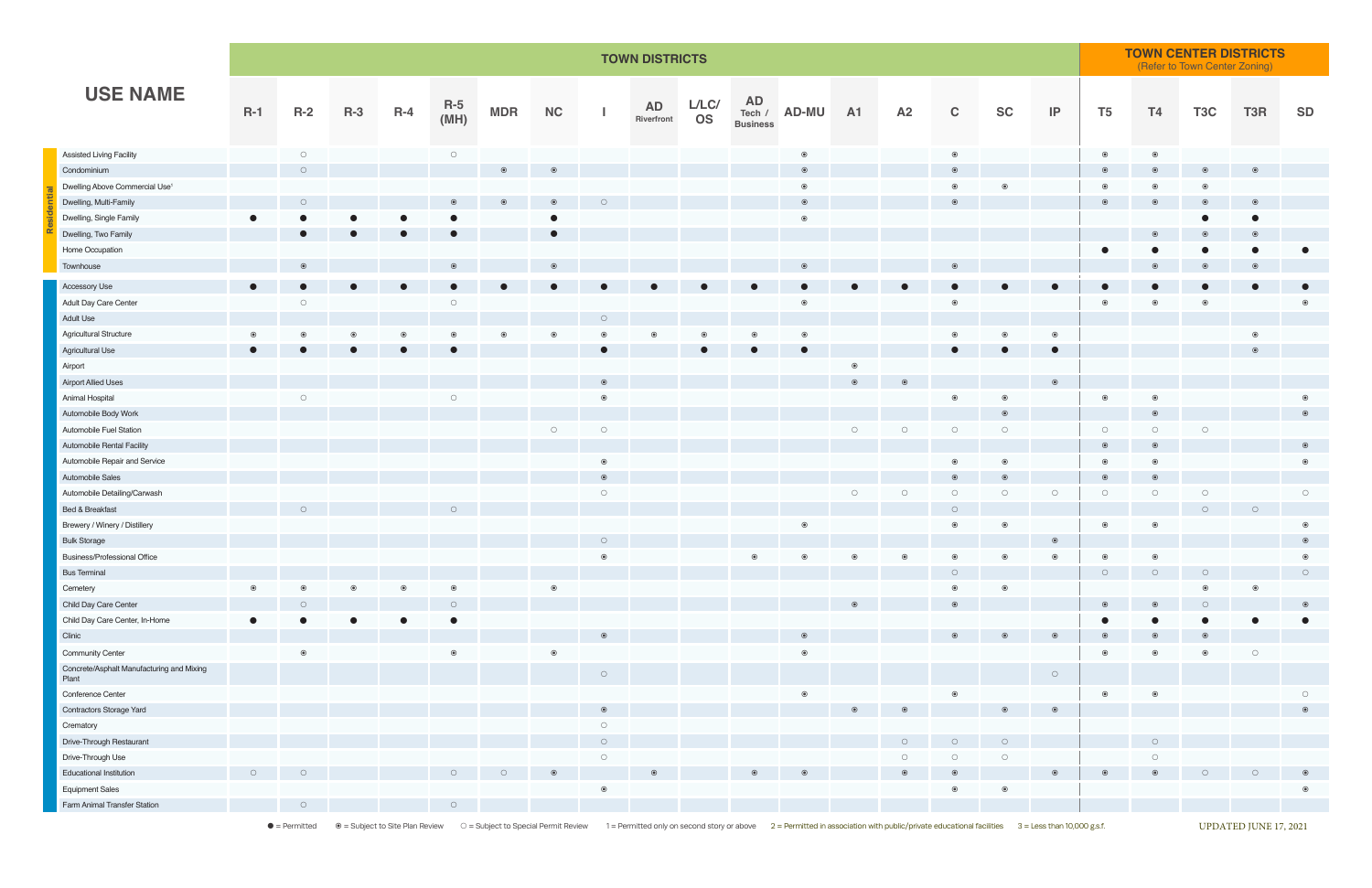|                                                | <b>TOWN DISTRICTS</b> |                     |                |                     |                |            |            |                     |                         |                    |                              |                |                     |                |                | <b>TOWN CENTER DISTRICTS</b><br>(Refer to Town Center Zoning) |                     |                |                |                     |                     |                     |
|------------------------------------------------|-----------------------|---------------------|----------------|---------------------|----------------|------------|------------|---------------------|-------------------------|--------------------|------------------------------|----------------|---------------------|----------------|----------------|---------------------------------------------------------------|---------------------|----------------|----------------|---------------------|---------------------|---------------------|
| <b>USE NAME</b>                                | $R-1$                 | $R-2$               | $R-3$          | $R-4$               | $R-5$<br>(MH)  | <b>MDR</b> | <b>NC</b>  |                     | <b>AD</b><br>Riverfront | L/LC/<br><b>OS</b> | <b>AD</b><br><b>Business</b> | Tech / AD-MU   | <b>A1</b>           | A2             | $\mathbf C$    | <b>SC</b>                                                     | P                   | T <sub>5</sub> | T4             | T <sub>3</sub> C    | T3R                 | <b>SD</b>           |
| Farm Worker Housing                            |                       | $\circledcirc$      | $\circledcirc$ | $\circledcirc$      | $\circledcirc$ |            |            |                     |                         | $_{\odot}$         |                              |                |                     |                |                |                                                               |                     |                |                |                     | $\odot$             |                     |
| Farm Stand                                     |                       |                     |                |                     |                |            |            |                     |                         |                    |                              |                |                     |                |                |                                                               |                     |                |                | $\bullet$           | $\bullet$           |                     |
| Ferry                                          |                       |                     |                | $\bigcirc$          |                |            |            |                     |                         |                    |                              |                |                     |                |                |                                                               |                     |                |                |                     |                     |                     |
| <b>Financial Institution</b>                   |                       |                     |                |                     |                |            |            |                     |                         |                    |                              |                |                     |                |                |                                                               |                     |                |                |                     |                     |                     |
| <b>Fuel Storage Facility</b>                   |                       |                     |                |                     |                |            |            | $\circ$             |                         |                    |                              |                | $\circlearrowright$ | $\circ$        |                |                                                               | $\circ$             |                |                |                     |                     |                     |
| <b>Funeral Home</b>                            |                       | $\circlearrowright$ |                |                     |                |            |            |                     |                         |                    |                              |                |                     |                |                | $\odot$                                                       |                     |                | $\circledcirc$ | $\circ$             |                     |                     |
| Game Preserve                                  |                       | $\circlearrowright$ |                |                     |                |            |            |                     |                         |                    |                              |                |                     |                |                |                                                               |                     |                |                |                     |                     |                     |
| Golf Course                                    |                       |                     | $\bigcirc$     | $\circ$             | ∩              |            |            |                     |                         |                    |                              |                |                     |                | $\odot$        | $\odot$                                                       |                     |                |                |                     |                     |                     |
| Greenhouse, Commercial                         |                       |                     |                |                     |                |            |            |                     |                         |                    |                              |                |                     |                |                |                                                               |                     |                |                |                     |                     |                     |
| Health and Fitness Center                      |                       |                     |                |                     |                |            |            |                     |                         |                    |                              |                |                     |                | $\circledcirc$ | $\odot$                                                       |                     |                | $\odot$        |                     |                     | $\odot$             |
| Hospital                                       |                       |                     |                |                     |                |            | $_{\odot}$ | $\epsilon$          |                         |                    |                              |                |                     |                | $\circledcirc$ | $\odot$                                                       | $\odot$             |                | $\circledcirc$ |                     |                     |                     |
| Hotel                                          |                       |                     |                |                     |                |            |            |                     |                         |                    |                              |                |                     |                |                |                                                               |                     |                |                |                     |                     |                     |
| <b>Industrial Plant</b>                        |                       |                     |                |                     |                |            |            | $\circlearrowright$ |                         |                    |                              |                |                     |                |                |                                                               | $\circ$             |                |                |                     |                     | $\circlearrowright$ |
| Industrial / Machine Shop                      |                       |                     |                |                     |                |            |            |                     |                         |                    |                              |                |                     |                |                | $\circ$                                                       | $\odot$             |                |                |                     |                     | $\circ$             |
| Kennel                                         |                       |                     |                |                     |                |            |            |                     |                         |                    |                              |                |                     |                |                | $_{\odot}$                                                    |                     |                |                |                     |                     | $\odot$             |
| Laundromat                                     |                       |                     |                |                     |                |            |            |                     |                         |                    |                              |                |                     |                |                |                                                               | $\odot$             |                | $\odot$        | $\circ$             |                     | $\circledcirc$      |
| Manufactured Home                              |                       |                     |                |                     | O              |            |            |                     |                         |                    |                              |                |                     |                |                |                                                               |                     |                |                |                     |                     |                     |
| Manufactured Home Park                         |                       |                     |                |                     | $\circ$        |            |            |                     |                         |                    |                              |                |                     |                |                |                                                               |                     |                |                |                     |                     |                     |
| Manufactured Home Sales                        |                       |                     |                |                     |                |            |            |                     |                         |                    |                              |                |                     |                |                | $\circledcirc$                                                |                     |                |                |                     |                     |                     |
| Manufacturing                                  |                       |                     |                |                     |                |            |            |                     |                         |                    |                              |                |                     |                |                | $\circ$                                                       | $\odot$             |                |                |                     |                     | $\circlearrowright$ |
| Marina                                         |                       |                     |                |                     |                |            |            |                     |                         |                    |                              |                |                     |                |                | $\circledcirc$                                                |                     |                |                |                     |                     |                     |
| Mining                                         |                       | $\circlearrowright$ |                |                     | $\circ$        |            |            |                     |                         |                    |                              |                |                     | $\circ$        |                |                                                               |                     |                |                |                     |                     |                     |
| Museum                                         |                       | $\circlearrowright$ |                |                     |                |            |            |                     |                         |                    |                              |                |                     |                | $\circledcirc$ | $_{\odot}$                                                    |                     | $\circledcirc$ | $\circledcirc$ |                     |                     |                     |
| Neighborhood Convenience Store (No Fuel)       |                       |                     |                |                     |                |            |            |                     |                         |                    |                              |                |                     | $\odot$        | $\odot$        | $\odot$                                                       |                     |                | $\odot$        |                     |                     | $\odot$             |
| Night Club                                     |                       |                     |                |                     |                |            |            |                     |                         |                    |                              | $\odot$        |                     |                | $\circledcirc$ | $_{\odot}$                                                    |                     | $\odot$        | $\circledcirc$ |                     |                     |                     |
| Parking Garage                                 |                       |                     |                |                     |                |            |            | $\circledcirc$      |                         |                    | $\odot$                      | $\circledcirc$ | $\circledcirc$      | $\circledcirc$ | $\circledcirc$ |                                                               | $\odot$             | $\odot$        | $\odot$        |                     |                     | $\odot$             |
| Performing Arts Center                         |                       |                     |                |                     |                |            |            |                     |                         |                    |                              |                |                     |                | $\circ$        |                                                               |                     | $\circ$        | $\circ$        |                     |                     | $\circ$             |
| Place of Worhship                              | $\circ$               | $\circ$             | $\circ$        | $\circlearrowright$ | $\circ$        | $\circ$    |            |                     |                         |                    |                              |                |                     |                | $\odot$        |                                                               |                     | $\odot$        | $\circledcirc$ |                     | $\odot$             | $\circledcirc$      |
| Public Building / Use                          | $\circledcirc$        | $\odot$             | $\odot$        | $\circledcirc$      | $\circ$        |            | $\odot$    | $\bullet$           |                         | $\odot$            | $\odot$                      |                | $\odot$             | $\odot$        | $\circledcirc$ | ◉                                                             | $\circledcirc$      | $\odot$        | $\bullet$      |                     | ◉                   | $\circledcirc$      |
| <sup>oo</sup> Public Utility                   | $\circ$               | $\circ$             | $\circ$        | $\circ$             | $\circ$        |            | $\circ$    | $\bigcirc$          |                         | $\odot$            | $\bigcirc$                   | $\circ$        | $\circ$             | $\bigcirc$     | $\circ$        |                                                               | $\odot$             | $\circ$        | $\circ$        | $\bigcap$           | $\circ$             | $\circledcirc$      |
| Rail Facility                                  |                       |                     |                |                     |                |            |            | $\circlearrowright$ |                         |                    |                              |                | $\circlearrowright$ | $\circledcirc$ |                |                                                               |                     |                |                |                     |                     |                     |
| <b>Recreation Trails</b>                       | $\bullet$             | $\bullet$           |                | $\bullet$           |                |            |            | $\bullet$           |                         |                    |                              |                | $\bullet$           | $\bullet$      | $\bullet$      | $\bullet$                                                     | $\bullet$           | $\bullet$      | $\bullet$      | $\bullet$           | $\bullet$           | $\bullet$           |
| Recreation Facility, Commercial                |                       |                     |                |                     |                |            |            |                     |                         | $\circ$            |                              |                |                     | $\circledcirc$ | $\circledcirc$ | $\circledcirc$                                                |                     |                | $\circledcirc$ |                     |                     |                     |
| Recreation Facility, Public                    | $\circ$               |                     | $\bigcirc$     | $\circ$             |                |            |            |                     |                         |                    |                              |                |                     |                | $\circledcirc$ | $\odot$                                                       |                     | $\circledcirc$ | $\circledcirc$ |                     |                     | $\odot$             |
| Research and Development Facility              |                       |                     |                |                     |                |            |            | $\circlearrowright$ |                         |                    | $_{\odot}$                   |                | $\circledcirc$      | $\circledcirc$ |                | $\circlearrowright$                                           | $\circlearrowright$ |                | $\bigcirc$     |                     |                     | $\circledcirc$      |
| Restaurant                                     |                       |                     |                |                     |                |            |            | $\odot$             |                         |                    |                              |                |                     |                | $\odot$        |                                                               | $\odot$             |                | $\odot$        |                     |                     | $\odot$             |
| <b>Retail Sales</b>                            |                       |                     |                |                     |                |            |            | $\bullet$           |                         |                    |                              | $\odot$        | $\odot$             | $\odot$        | $\odot$        | $\odot$                                                       | $\circledcirc$      | $\odot$        | $\circledcirc$ |                     |                     | $\odot$             |
| <b>Riding Academy</b>                          |                       | $\circ$             |                |                     |                |            |            |                     |                         |                    |                              |                |                     |                |                |                                                               |                     |                |                | $\odot$             | $\circledcirc$      |                     |
| School - Public, Parochial or Private          | $\bigcirc$            |                     | $\bigcirc$     | $\bigcirc$          | $\bigcirc$     |            |            |                     |                         |                    |                              | $\circledcirc$ |                     |                |                |                                                               |                     | $\odot$        | $\odot$        | $\circlearrowright$ | $\circlearrowright$ |                     |
| Self Service Storage Facility                  |                       |                     |                |                     |                |            |            |                     |                         |                    |                              |                |                     |                |                |                                                               | $\circledcirc$      |                |                |                     |                     | $\odot$             |
| Solar, Building-Integrated Solar Energy System |                       |                     |                |                     |                |            |            |                     |                         |                    |                              |                |                     |                |                |                                                               |                     |                |                |                     |                     |                     |
| Solar, Roof-Mounted Solar Energy System        |                       |                     |                |                     |                |            |            |                     |                         |                    |                              |                |                     |                |                |                                                               |                     | $\odot$        |                |                     | $\odot$             | $\bullet$           |

 $\bullet = \text{Permitted} \qquad \bullet = \text{Subject to Site Plan Review} \qquad \bigcirc = \text{Subject to Special Permit Review} \qquad 1 = \text{Permitted only on second story or above} \qquad 2 = \text{Permitted in association with public/private educational facilities} \qquad 3 = \text{Less than 10,000 g.s.f.}$